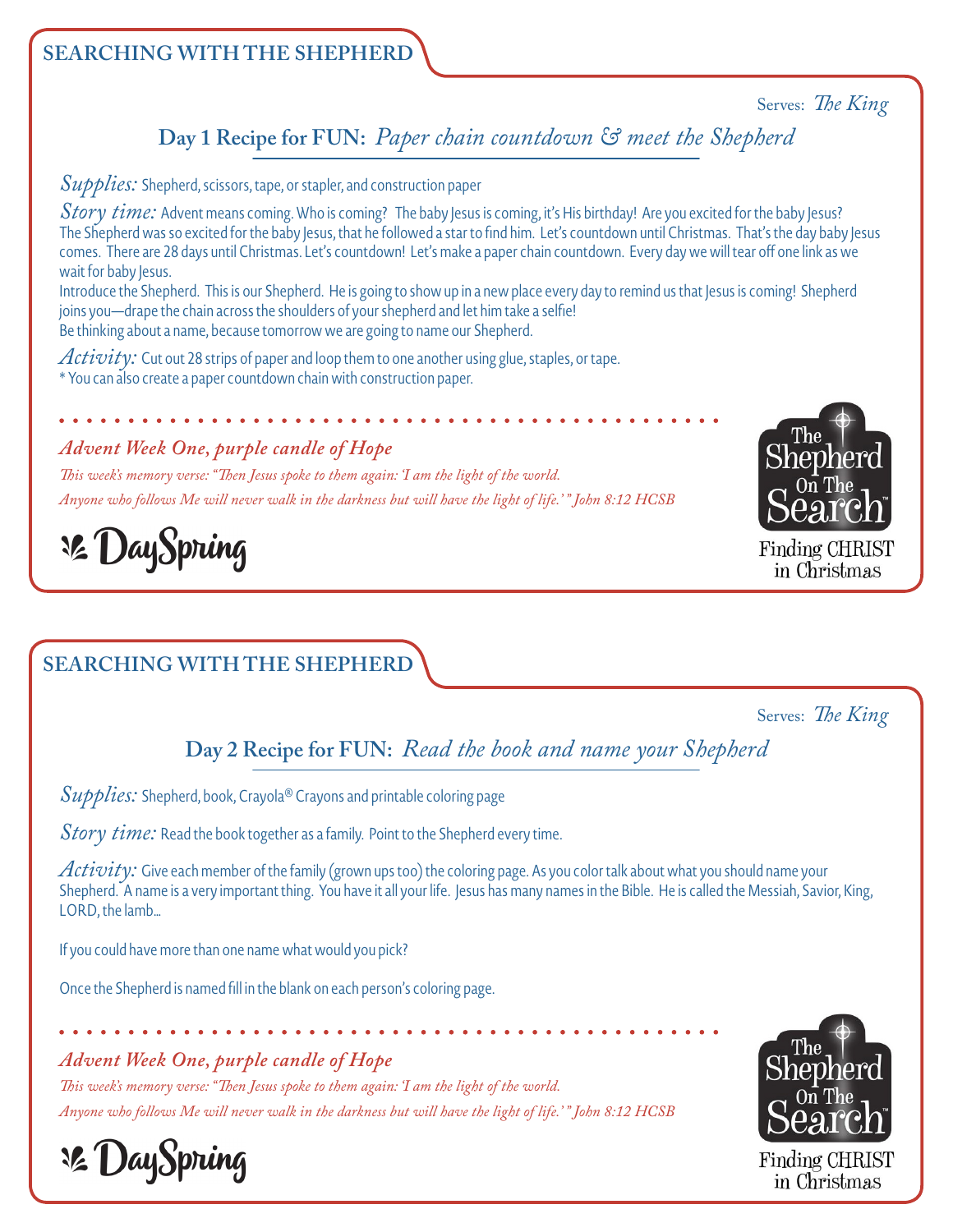#### Serves: *The King*

## **Day 3 Recipe for FUN:** *Memory Verse*

*Supplies:* Shepherd, printable memory verse cards

*Story time:* our verse this week is in the book of John, chapter 8, verse 12. Then Jesus spoke to them again: "I am the light of the world. Anyone who follows Me will never walk in the darkness but will have the light of life." John 8:12 HCSB Jesus is the light of the world. He has many names and descriptions. This is one of them. The light of the world. What does light do? What does it mean to follow someone?

*Activity:* Color Scripture memory card . Take turns being the leader. Follow everything the leader does.

*Advent Week One, purple candle of Hope*

*This week's memory verse: "Then Jesus spoke to them again: 'I am the light of the world. Anyone who follows Me will never walk in the darkness but will have the light of life.' " John 8:12 HCSB*



Finding CHRIST in Christmas

**Le DaySpring** 

# **SEARCHING WITH THE SHEPHERD**

Serves: *The King*

**Day 4 Recipe for FUN:** *Search for the Shepherd*

*Supplies:* Shepherd

*Story time:* The Shepherd traveled for a long, long time and a long, long way to meet baby Jesus. He didn't stop until he found Him. *Activity:* Take turns hiding the Shepherd.

*Advent Week One, purple candle of Hope*

*This week's memory verse: "Then Jesus spoke to them again: 'I am the light of the world. Anyone who follows Me will never walk in the darkness but will have the light of life.' " John 8:12 HCSB*



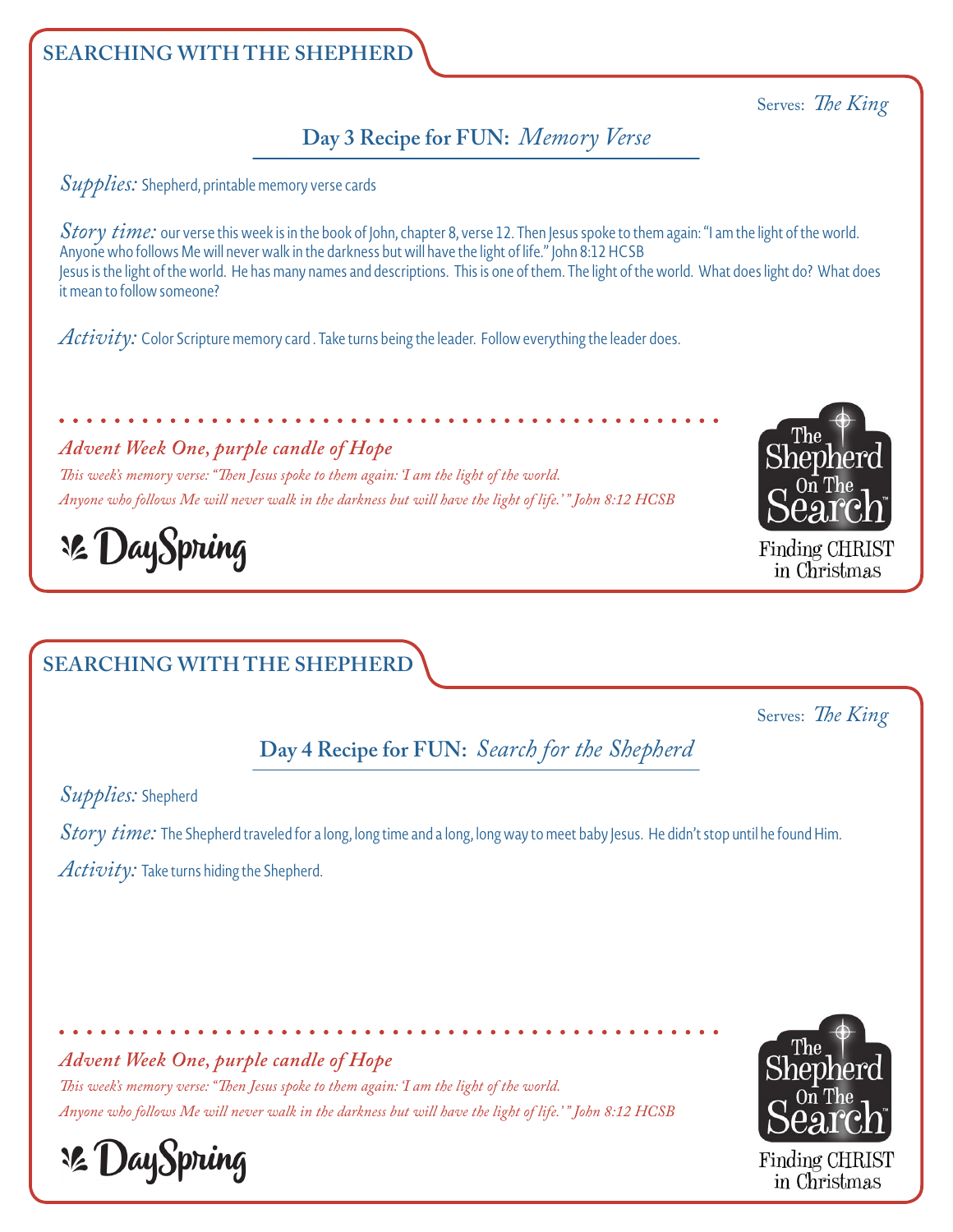## Serves: *The King*

# **Day 5 Recipe for FUN:** *Jesus is the light of the world*

*Supplies:* flashlights, candle, or glow sticks. Darkest room in the house (usually a bathroom with no windows).

*Story time*: Enter and ask, "Did you know that Jesus is the Light of the world?" Does anyone know what that means? When Jesus spoke again to the people, He said, "I am the light of the world. Whoever follows Me will never walk in darkness, but will have the light of life." John 8:12

*Activity:* Gather the family and hand each one some type of light (flashlight, candle, battery candle, or glow stick). Before you enter the room make sure all light sources are extinguished or off.

What was it like before Jesus? What is life like without Jesus? Let's turn out the lights. Turn out the lights and talk in the dark.

Can you see me? Do you like the dark? What do you like better, light or dark? Why do you like the light better?

From the youngest to the oldest, turn on flashlights, candles, etc. If you have older children let each one take turns bringing light to the room. At the end have everyone light the room. Just like Jesus, we are to be the light of the world. Tomorrow we will be light in the world! (see day 6 activity) Shepherd joins you—take the Shepherd with you to the room.

## *Advent Week One, purple candle of Hope*

*This week's memory verse: "Then Jesus spoke to them again: 'I am the light of the world. Anyone who follows Me will never walk in the darkness but will have the light of life.' " John 8:12 HCSB*



Finding CHRIST in Christmas

# **32 DaySpring**

# **SEARCHING WITH THE SHEPHERD**

Serves: *The King*

# **Day 6 Recipe for FUN:** *Jesus is the light of world*

*Supplies:* Shepherd, paper lunch bags(white or brown), stickers, crayons, paint, battery-operated tealites. Consider having guests over for dinner or dessert.

*Story time:* Jesus is the light of the world. The Shepherd followed the bright star's light to get to baby Jesus. How does light help? Does it help us find a place? A thing? Does it make us smile? Is it pretty?

*Activity:* Decorate paper bags, add a battery tealite, and set them outside to bring light to your porch or sidewalk. These lights will help our guests find their way to our door, just like the bright star helped the Shepherd find his way to baby Jesus.

## *Advent Week One, purple candle of Hope*

*This week's memory verse: "Then Jesus spoke to them again: 'I am the light of the world. Anyone who follows Me will never walk in the darkness but will have the light of life.' " John 8:12 HCSB*





in Christmas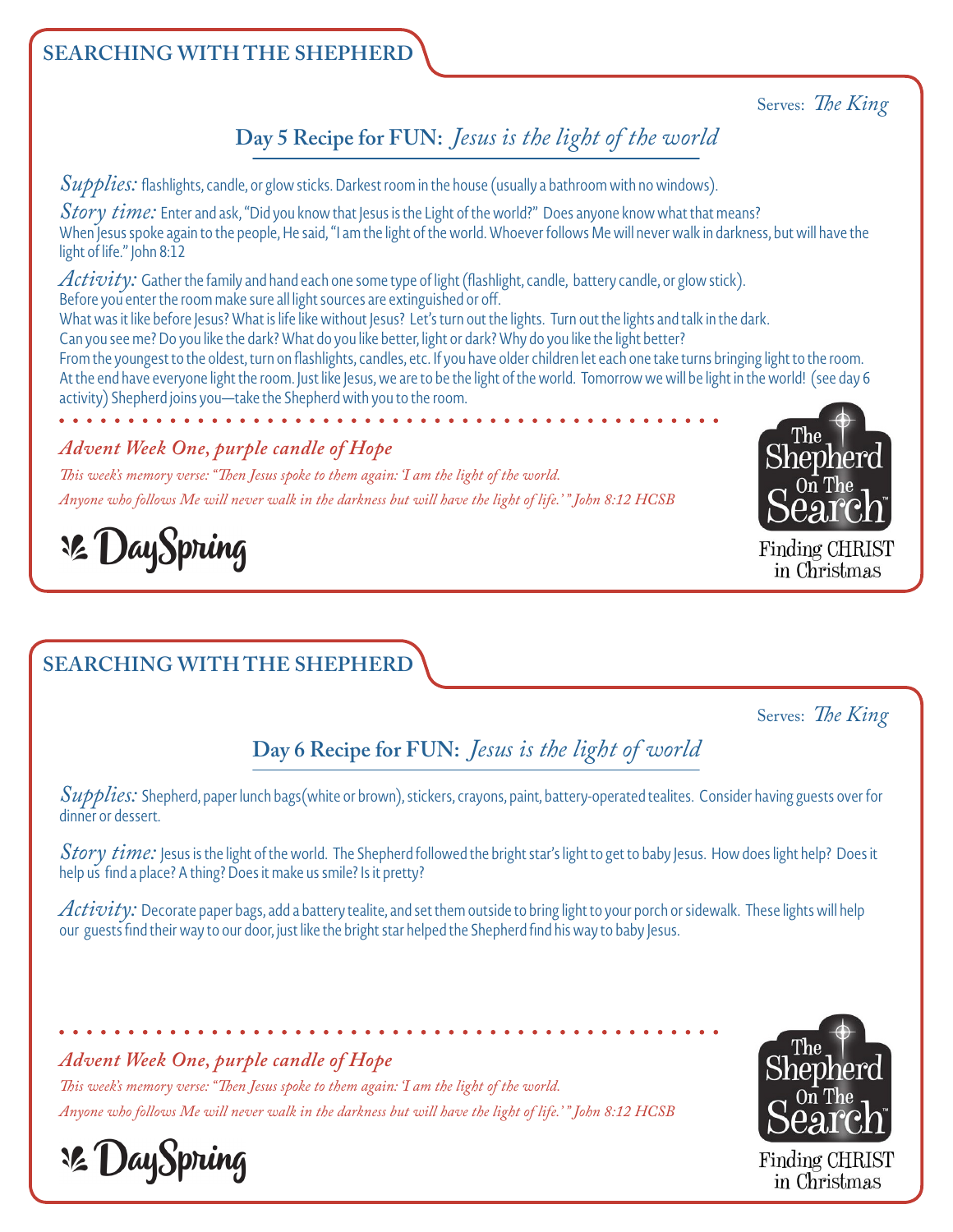#### Serves: *The King*

**Day 7 Recipe for FUN:** *We will be light in the world* 

*Supplies:* Shepherd, your favorite cookie recipe or slice and bake cookies. Small bags and ribbon for cookies. Printable tag

*Story time:* You are the light of the world.Matthew 5:14 Jesus calls Himself the Light of the world, and He tells us to be a light in the world. How can we do this? Kindness is a great way to be a light in the world. Let's bake and take cookies to someone. This will brighten their day and we will be a light to them!

*Activity:* Bake cookies and leave outside the door of a neighbor's house.

#### *Advent Week One, purple candle of Hope*

*This week's memory verse: "Then Jesus spoke to them again: 'I am the light of the world. Anyone who follows Me will never walk in the darkness but will have the light of life.' " John 8:12 HCSB*



Finding CHRIST in Christmas

**32 DaySpring** 

## **SEARCHING WITH THE SHEPHERD**

Serves: *The King*

## **Day 8 Recipe for FUN:** *Memory verse*

*Supplies:* Shepherd, printable memory verse cards

*Story time:* Our verse this week is in the book of Luke, chapter 10, verse 27. Some very smart people (you could insert priest, pastor, reverend) asked Jesus what is the most important thing and Jesus said, "Love the Lord your God with all your heart, with all your soul, with all your strength, and with all your mind; and your neighbor as yourself."

Where is your heart? Is your body strong? What do you think with—your mind? Jesus wants us to love God with our whole self, our heart and soul, our strength, and our mind. All of it. And that's not all. He also tells us to love our neighbor. Who is our neighbor? Is your brother/sister your neighbor? A neighbor is someone who lives near you. That means Jesus wants us to love everyone close to us.

*Activity:* color Scripture memory card

**32 DaySpring** 

#### *Advent Week Two, purple candle of Love*

*This week's memory verse: "He answered: 'Love the Lord your God with all your heart, with all your soul, with all your strength, and with all your mind; and your neighbor as yourself.' " Luke 10:27 HCSB*

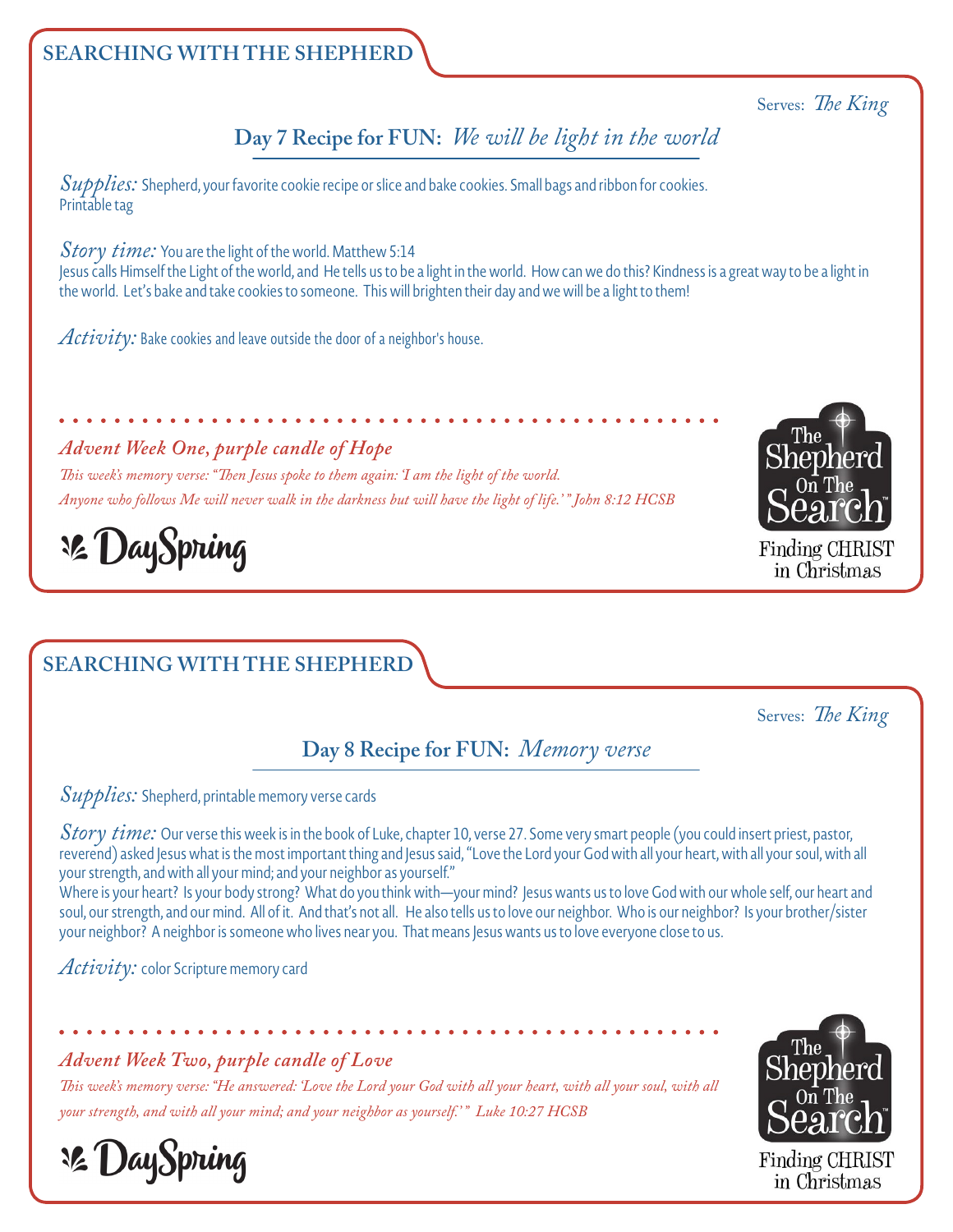#### Serves: *The King*

**Day 9 Recipe for FUN:** *Love with all your heart!*

*Supplies:* Shepherd, printable heart coloring page

*Story time:* Did you know that Jesus loves you? And me? And He tells us to love God and others. What are some ways we can love Jesus? What are some ways we can love others? What is one thing you can do this week to show love to someone?

*Activity:* Color heart coloring sheet.

#### *Advent Week Two, purple candle of Love*

*This week's memory verse: "He answered: 'Love the Lord your God with all your heart, with all your soul, with all your strength, and with all your mind; and your neighbor as yourself.' " Luke 10:27 HCSB*



Finding CHRIST in Christmas

# **Le DaySpring**

# **SEARCHING WITH THE SHEPHERD**

Serves: *The King*

# **Day 10 Recipe for FUN:** *Names of Jesus*

*Supplies:* Shepherd and printable name cards

*Story time:* Have each family member tell their full name. We all have three names! Share any nicknames you might have for one another. Jesus had other names, too, in the Bible. He was called the Savior, the Messiah, the Lamb, King, LORD, Light of the world (remember our verse last week?)

*Activity:* Hide the Shepherd with a different name card. When the Shepherd is found, read the name and the meaning.

*Advent Week Two, purple candle of Love*

*This week's memory verse: "He answered: 'Love the Lord your God with all your heart, with all your soul, with all your strength, and with all your mind; and your neighbor as yourself.' " Luke 10:27 HCSB*



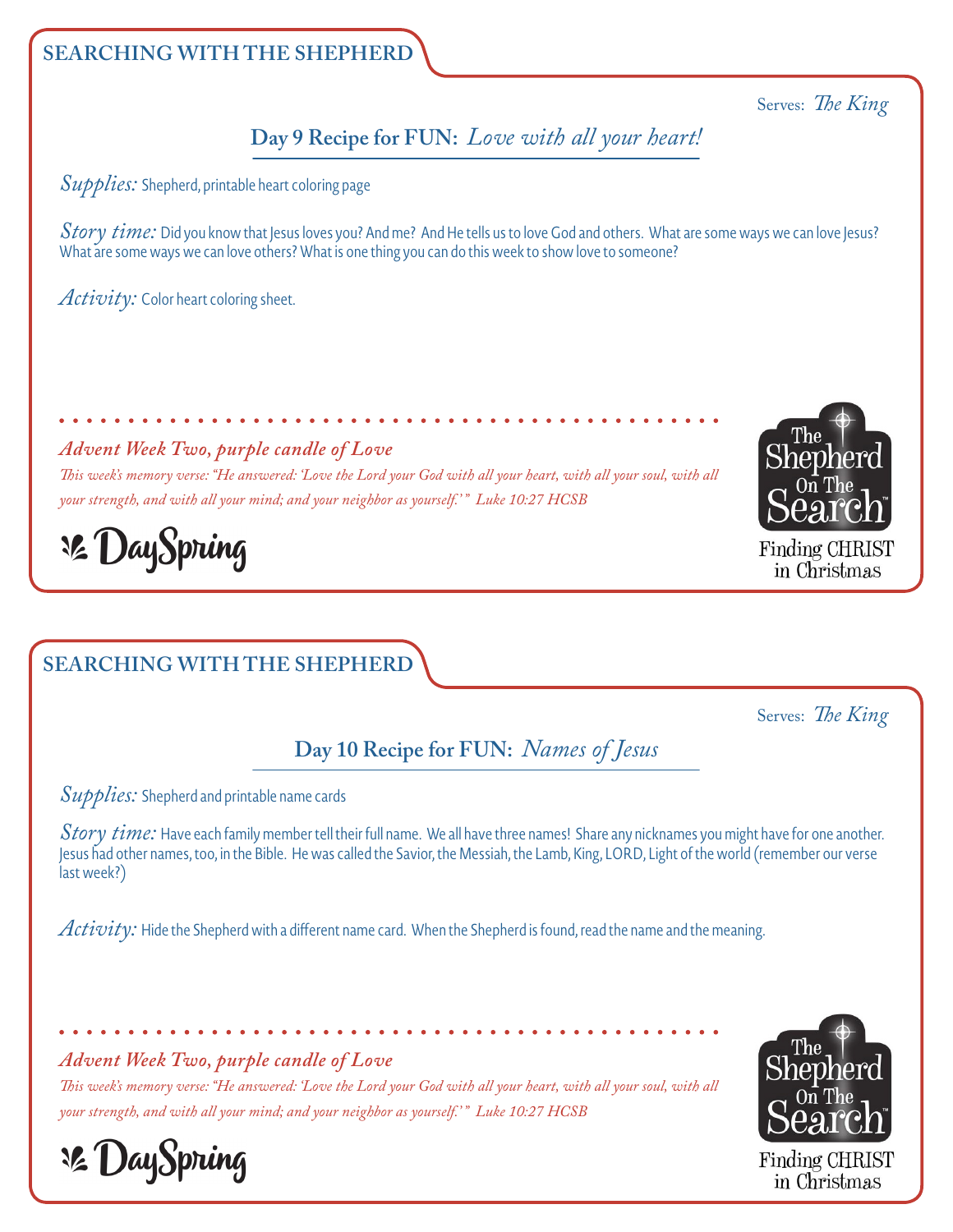#### Serves: *The King*

## **Day 11 Recipe for FUN:** *Shepherds love their sheep*

*Supplies:* Shepherd, paper plate, glue, scissors, cotton balls, and googly eyes

*Story time:* The Shepherd's job is to take care of the sheep. The sheep like to run away and get into all kinds of trouble. And they get lost and cannot find their way back. Did you know Jesus is called the Good Shepherd? And guess who His sheep are? You and me. He came to help us when we are in trouble, to find us when we are lost.

*Activity:* Glue cotton balls to paper plate, add googly eyes, and cut out feet and ears and glue to plate.

#### *Advent Week Two, purple candle of Love*

*This week's memory verse: "He answered: 'Love the Lord your God with all your heart, with all your soul, with all your strength, and with all your mind; and your neighbor as yourself.' " Luke 10:27 HCSB*



Finding CHRIST in Christmas

# **32 DaySpring**

# **SEARCHING WITH THE SHEPHERD**

#### Serves: *The King*

**Day 12 Recipe for FUN:** *Dress like a Shepherd, Jesus is the Good Shepherd* 

*Supplies:* Shepherd, dish towel, hair band, string or ribbon, and sandals from last summer.

*Story time:* Why do you think the Shepherd wears a cloth on his head? Is it hot where he lives? Is it dusty? The Shepherd is outside a lot. It is hot in the day and cool at night. The shepherd wore sandals to protect his feet and and a cloth on his head for protection from the sun and the cold.

*Activity:* Place dishtowel on child's head and secure with a headband, string, or ribbon. Let each child put on his or her sandals. Hide stuffed animals around the house and let the children search for the 'lost' sheep.

#### *Advent Week Two, purple candle of Love*

*This week's memory verse: "He answered: 'Love the Lord your God with all your heart, with all your soul, with all your strength, and with all your mind; and your neighbor as yourself.' " Luke 10:27 HCSB*





in Christmas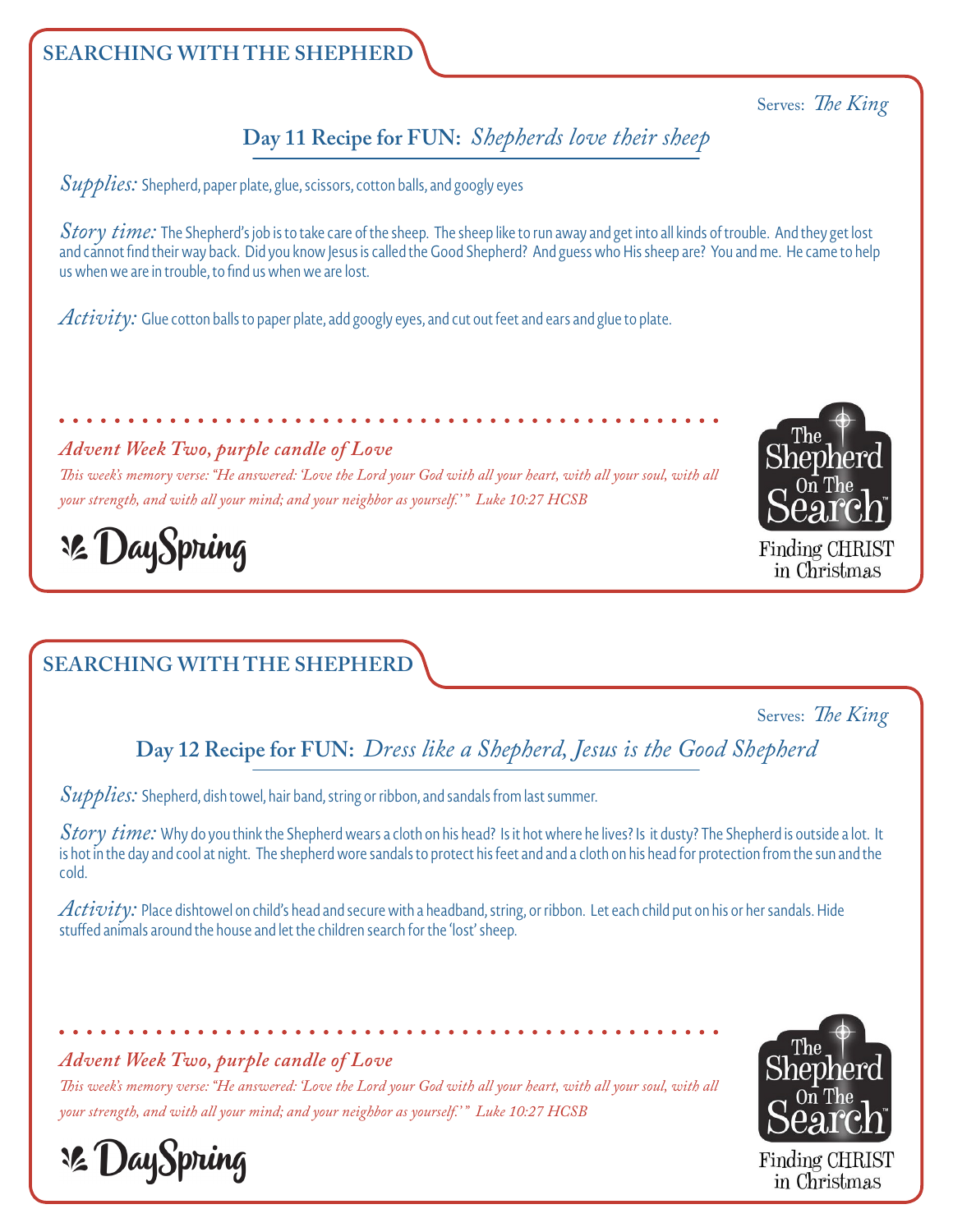#### Serves: *The King*

# **Day 13 Recipe for FUN:** *Looking far and wide!*

*Supplies:* Shepherd hidden up high, toilet paper rolls (2 per child) duct tape, string, or ribbon.

*Story time:* The Shepherd followed the bright star way up in the sky on his journey. He looked and looked and watched and watched until he found the baby Jesus!

#### *Activity:* Making binoculars to search for the Shepherd.

Help each child tape the 2 toilet paper rolls together. Make a hole on the side of each paper roll and lace the string through to make a strap, decorate with markers, paint, or stickers. When finished show your child how to look through them to find things in the house, including the Shepherd.

#### *Advent Week Two, purple candle of Love*

*This week's memory verse: "He answered: 'Love the Lord your God with all your heart, with all your soul, with all your strength, and with all your mind; and your neighbor as yourself.' " Luke 10:27 HCSB*



Finding CHRIST in Christmas

# **32 DaySpring**

# **SEARCHING WITH THE SHEPHERD**

Serves: *The King*

# **Day 14 Recipe for FUN:** *Giving to others*

#### *Supplies:* Shepherd, your toy box/room.

*Story time:* The Shepherd left behind everything to find Jesus. Jesus left behind everything to be born in a manger and be our Savior, King, Redeemer. Think of your very favorite thing. Could you give that up? It would be really hard to give\_\_\_\_\_\_\_\_\_ up. You have to really love someone to give them your favorite thing. God really loves us so He gave us His Son. Today, let's do a little giving. You don't have to give your favorite thing. Let's go through all the toys and pick a few to give away. We have so many wonderful things to share with other children.

*Activity:* Gather toys/clothes to donate. Take them to a shelter, thrift store, or Goodwill. As you drive back home, pray for the people who will receive these gifts.

#### *Advent Week Two, purple candle of Love*

**32 DaySpring** 

*This week's memory verse: "He answered: 'Love the Lord your God with all your heart, with all your soul, with all your strength, and with all your mind; and your neighbor as yourself.' " Luke 10:27 HCSB*

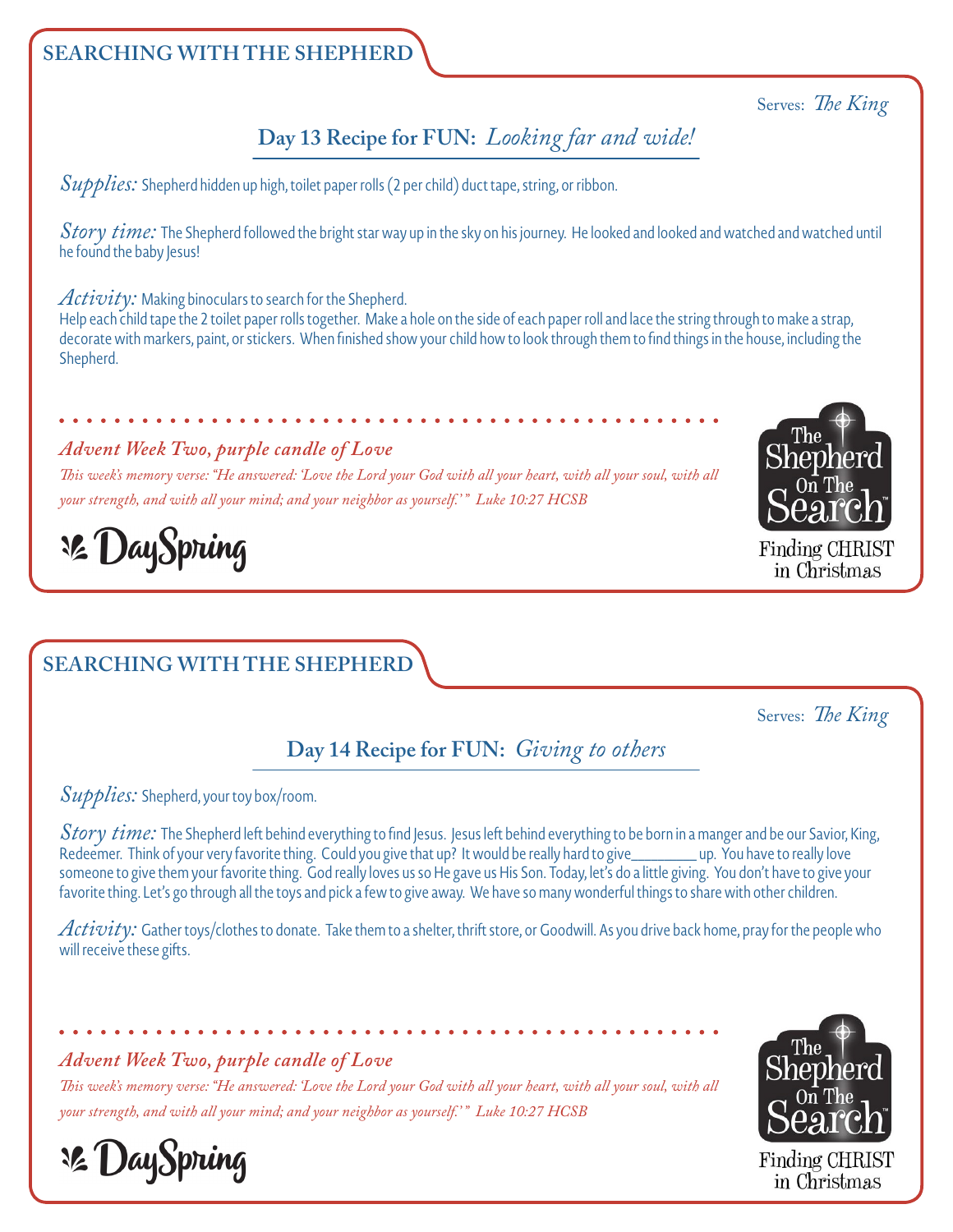## Serves: *The King*

## **Day 15 Recipe for FUN:** *Memory Verse*

*Supplies:* Shepherd, printable memory verse cards

*Story time:* The Shepherd was out in the field taking care of all the sheep when an angel appeared. And the Shepherd was afraid. And the angel said to them, "Fear not, for behold, I bring you good news of great joy that will be for all the people. Luke 2:10 ESV The good news was that Jesus was born. The Savior that everyone had been waiting for was finally here. And that news brought joy. Do you remember waiting for your birthday? Christmas? It is hard to wait and it is fun when the waiting is over. There is joy when the waiting is over!

*Activity:* Color Scripture memory card.

*Advent Week Three, pink candle of Joy*

*This week's memory verse: "And the angel said to them, 'Fear not, for behold, I bring you good news of great joy that will be for all the people.' " Luke 2:10 ESV*



Finding CHRIST in Christmas

**32 DaySpring** 

# **SEARCHING WITH THE SHEPHERD**

Serves: *The King*

**Day 16 Recipe for FUN:** *Help the Shepherd find Baby Jesus* 

*Supplies:* Shepherd, printable maze

*Story time:* The Shepherd followed the star on his long journey to find baby Jesus. He walked and walked for a long time. He went up and down hills until he finally found baby Jesus.

 $\overline{Activ:}$  Help the Shepherd find baby Jesus through this maze.

*Advent Week Three, pink candle of Joy*

*This week's memory verse: "And the angel said to them, 'Fear not, for behold, I bring you good news of great joy that will be for all the people.' " Luke 2:10 ESV*



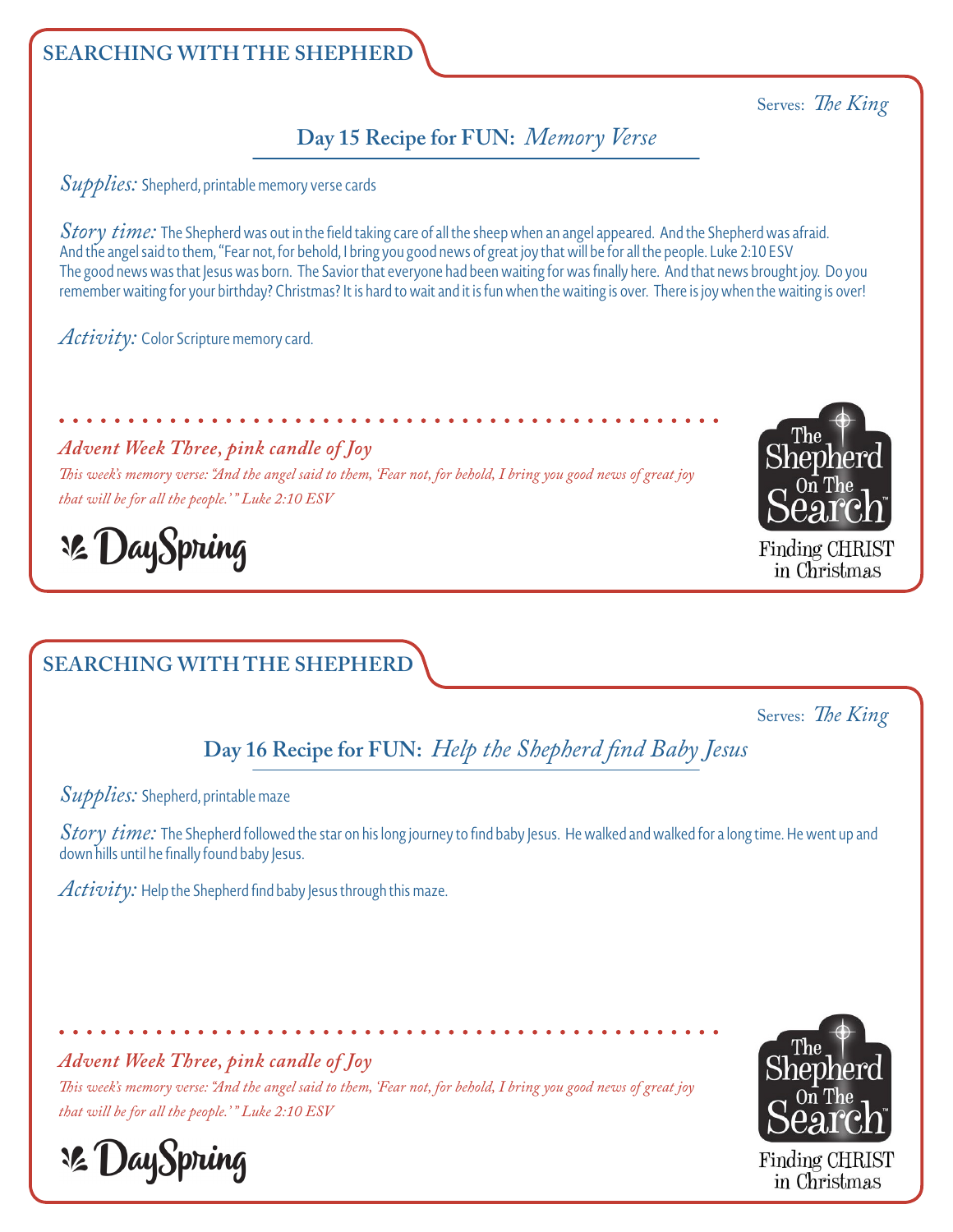#### Serves: *The King*

## **Day 17 Recipe for FUN:** *Find the Shepherd*

*Supplies:* Shepherd and "Find Me" clue list.

*Story time:* The Shepherd never gave up looking. The journey was long and he only had the star to follow. No clues, no directions. He faithfully followed the star. I'm going to hide the Shepherd and give you a clue about where he is. Find him and bring him back to me for the next clue.

*Activity:* Use the clue list to hide the Shepherd. Give the clue and send the children on the search for the Shepherd.

#### *Advent Week Three, pink candle of Joy*

*This week's memory verse: "And the angel said to them, 'Fear not, for behold, I bring you good news of great joy that will be for all the people.' " Luke 2:10 ESV*



Finding CHRIST in Christmas

**32 DaySpring** 

# **SEARCHING WITH THE SHEPHERD**

Serves: *The King*

# **Day 18 Recipe for FUN:** *Things aren't always as they appear*

*Supplies:* Shepherd, white chocolate popcorn (see recipe below) Pop two bags of microwaveable popcorn. Sort out all the kernels and place the popcorn in a large bowl. Melt 2 squares of white almond bark in the microwave. Pour over the popcorn and toss. Place in the freezer for 5 minutes to set the almond bark.

*Story time:* The Shepherd was on the search for the baby Jesus. The baby Jesus was God's promise for a King. A king? How could a baby be the King? And why would a King be born in a barn with all the animals? Kings are rich and powerful. The Shepherd knew that this was the King, even though it didn't look like it. Sometimes things don't look like what they really are.

*Activity:* I made some popcorn for our snack. Take a bite and tell me if you like it. Wait—that's not plain popcorn. It tastes sweet. But it looked like plain popcorn. Sometimes things don't look like they really are. Our snack looked like plain popcorn, but it was really chocolate popcorn. The baby in the barn looked like an ordinary baby, but He was the promised King.

#### *Advent Week Three, pink candle of Joy*

*This week's memory verse: "And the angel said to them, 'Fear not, for behold, I bring you good news of great joy that will be for all the people.' " Luke 2:10 ESV*



in Christmas

**Le DaySpring**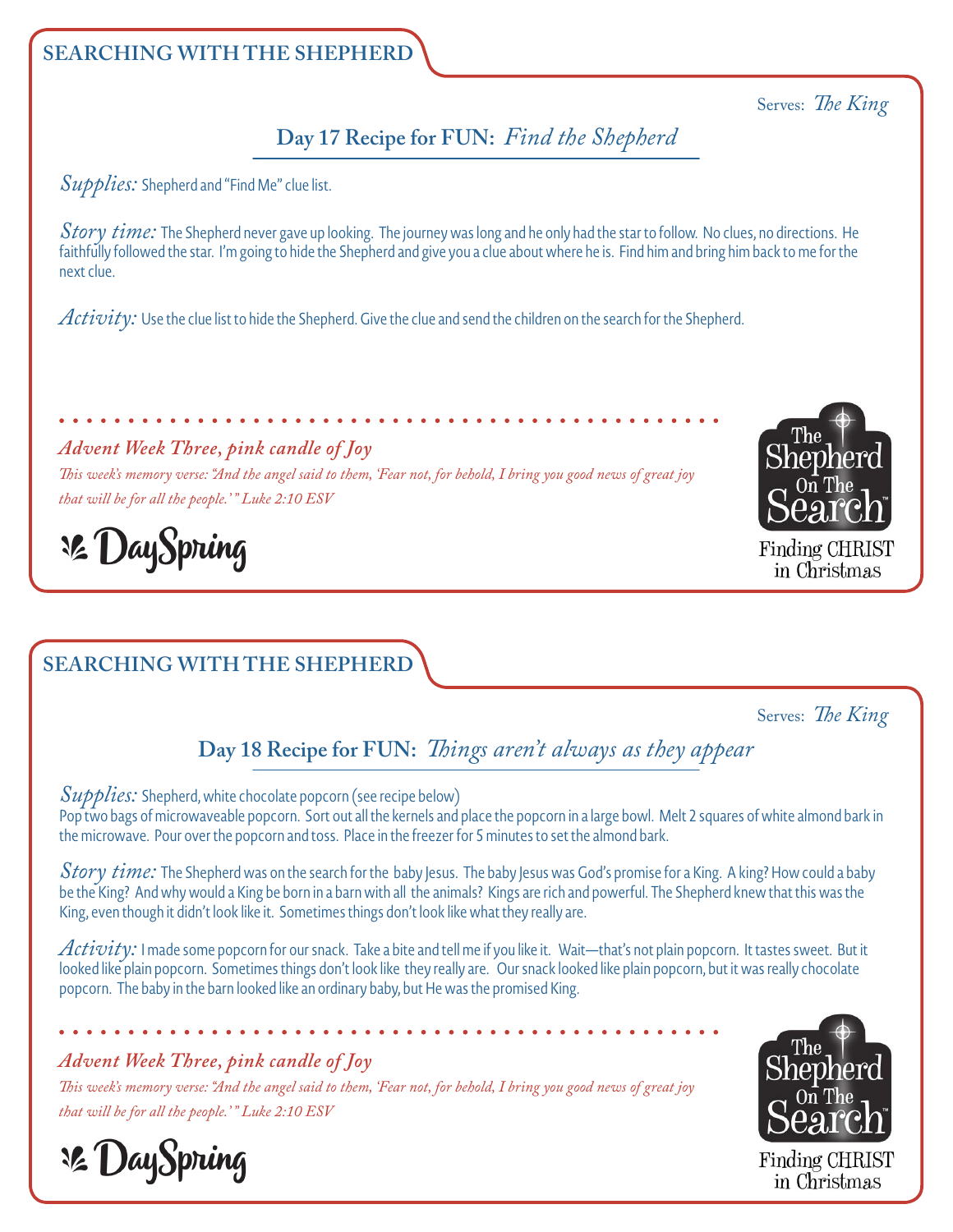### Serves: *The King*

## **Day 19 Recipe for FUN:** *The bright Star*

*Supplies:* Shepherd, bread slices, star cookie cutter.

*Story time:*

The shepherds saw the angels while they watched their sheep one night; they shook with fear and trembling when they saw the brilliant light! An angel told them not to fear, good news was on the way; he said Messiah had been born not far from them that day.

*Activity:* Toast the bread and cut the star out of the middle. Serve both pieces with jelly, peanut butter, butter and cinnamon or whatever your family likes on their toast.

#### *Advent Week Three, pink candle of Joy*

*This week's memory verse: "And the angel said to them, 'Fear not, for behold, I bring you good news of great joy that will be for all the people.' " Luke 2:10 ESV*



Finding CHRIST in Christmas

**32 DaySpring** 

# **SEARCHING WITH THE SHEPHERD**

Serves: *The King*

# **Day 20 Recipe for FUN:** *Find the bright lights*

#### *Supplies:* Shepherd, pj's, and your car!

*Story time:* (once you are in the car) When the angel appeared to the Shepherd, the Shepherd was a little afraid. The light was so bright. And the angel said to them, "Fear not, for behold, I bring you good news of great joy that will be for all the people. Luke 2:10 ESV Jesus is the Light of the world. So at Christmastime we put out lots of lights to remind us of the night the Light of the world, Jesus, was born. These lights help us remember that the Shepherd followed the bright star to find baby Jesus.

*Activity:* After dinner instruct everyone to get into their jammies, grab a cozy blanket or their lovey (special stuffed animal or blankie) and head to the car! Don't forget the Shepherd!

*Advent Week Three, pink candle of Joy*

*This week's memory verse: "And the angel said to them, 'Fear not, for behold, I bring you good news of great joy that will be for all the people.' " Luke 2:10 ESV*



**32 DaySpring**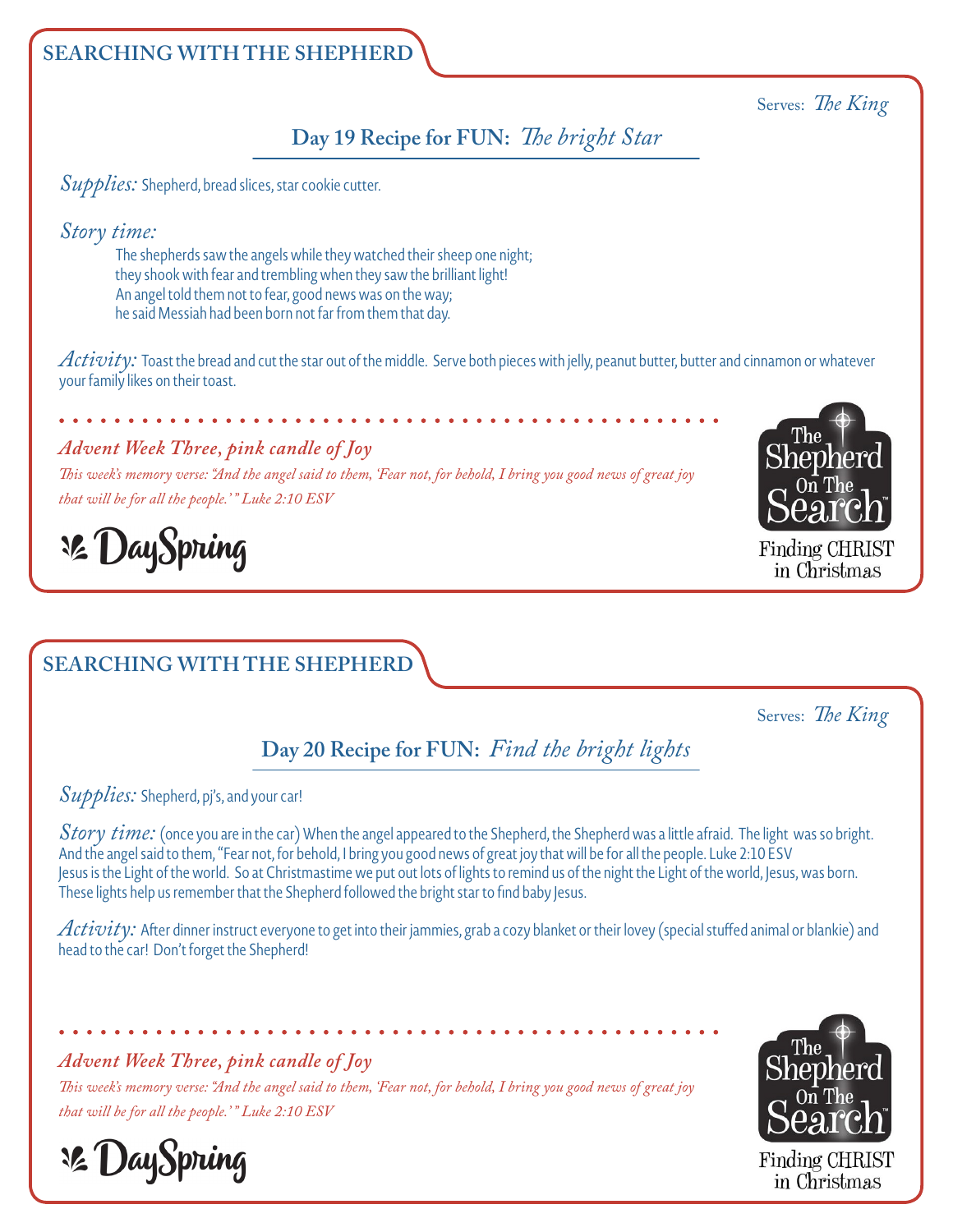# **Day 21 Recipe for FUN:** *Joy to others*

*Supplies:* Shepherd, printable Christmas cards here

*Story time:* When the angel appeared to the Shepherd, he brought good news of great joy. What was the good news? What are some ways we can bring joy to someone else? Today we are going to decorate Christmas cards for older neighbors, grandparents, or the nursing home. We want to bring the good news of great joy that baby Jesus is on His way.

*Activity:* [Print out copies of the Christmas card](https://shepherdonthesearch.com/wp-content/themes/sots-2020/images/recipes/SOTS_AdventPrintables.pdf) and decorate. Then deliver.

### *Advent Week Three, pink candle of Joy*

*This week's memory verse: "And the angel said to them, 'Fear not, for behold, I bring you good news of great joy that will be for all the people.' " Luke 2:10 ESV*



Serves: *The King*

Finding CHRIST in Christmas

**32 DaySpring** 

# **SEARCHING WITH THE SHEPHERD**

Serves: *The King*

# **Day 22 Recipe for FUN:** *Memory Verse*

*Supplies:* Shepherd, printable memory verse cards (4 to a sheet)

*Story time:* Our verse this week is in the book of Colossians, chapter 3, verse 15. Let the peace of Christ rule in your hearts, to which indeed you were called in one body; and be thankful. Colossians 3:15 NASB

Do you know what peace means? Is it like a piece of candy or a piece of pie? No, it is a different kind of peace. It's calm, still, happy, content. When our house is all quiet and we are snuggled on the couch, that feels peaceful. When you and your siblings are fighting that is not peaceful. Jesus brings a whole different kind of peace. A peace that lasts even when it doesn't seem peaceful. He makes your heart still, happy, and content. And when we have that kind of peace, we are thankful. What kinds of things are you thankful for?

*Activity:* Color Scripture memory.

## *Advent Week Four, purple candle of Peace*

*This week's memory verse: "Let the peace of Christ rule in your hearts, to which indeed you were called in one body; and be thankful." Colossians 3:15 NASB*



**32 DaySpring**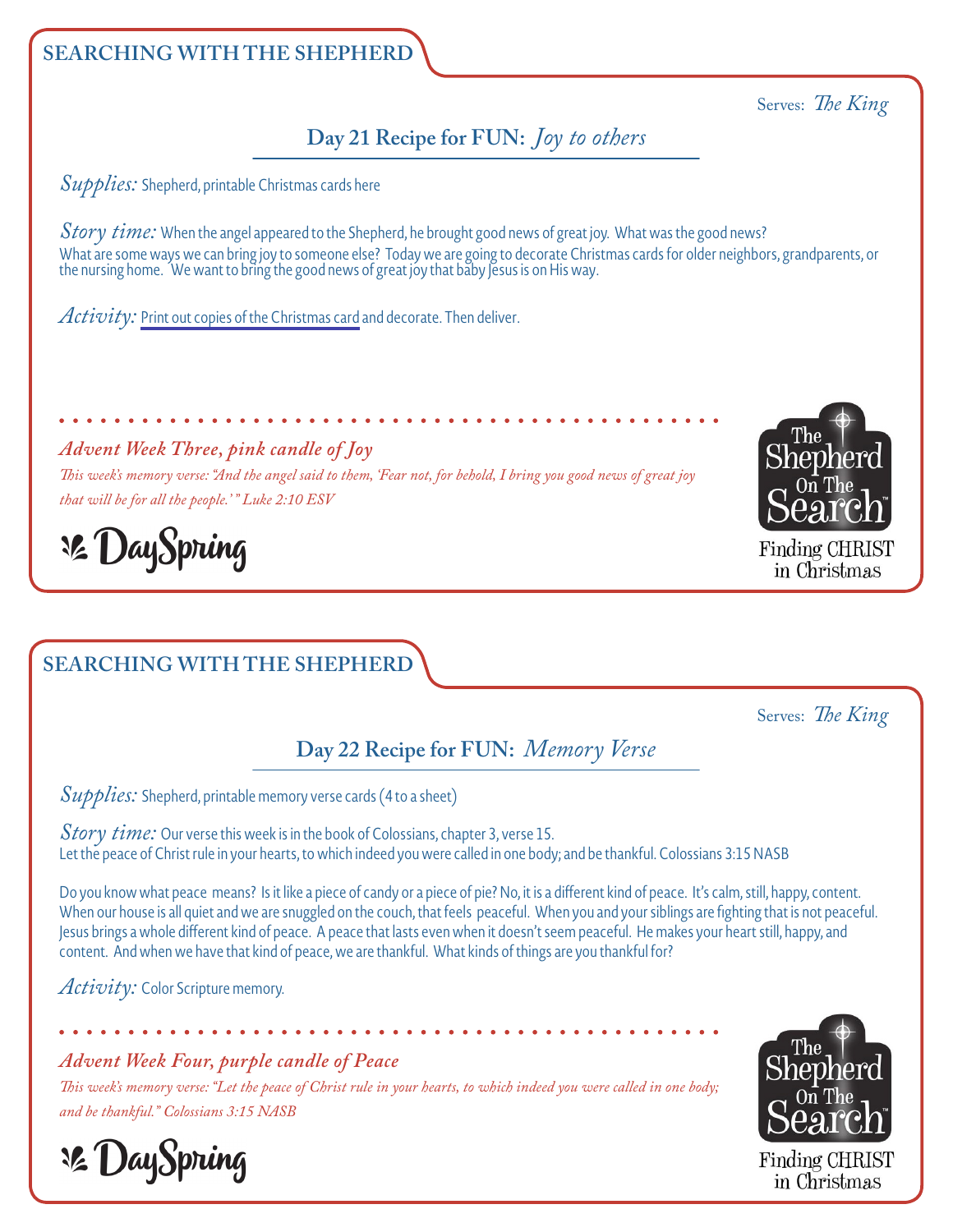#### Serves: *The King*

**Day 23 Recipe for FUN:** *Yummy Garlands for the Birds*

*Supplies:* Shepherd, fresh cranberries, popcorn, thread, and plastic needles. Or if you have little ones, use ribbon and Froot Loops® or Cheerios™.

*Story time:* Jesus brings peace and we are thankful. What are some things that we are thankful for? Our house? Our family? Our dolly? Our bicycle? Sometimes we forget to be thankful for food. We have so many yummy things to eat and drink. God promised to always provide for us. He said, "I provide for the birds of the air, of course I will provide for you." Let's make a special treat for our birds today. And let's remember to be oh, so thankful for our breakfast, lunch, dinner, and all our snacks.

*Activity:* Give each child a plastic needle that is threaded and knotted at the end. Help him/her create a cranberry and popcorn garland for the birds. Once you are finished, hang that garland outside for the birds to eat. Each time you see the garland, remind your littles to be thankful for all that Jesus does for us.

#### *Advent Week Four, purple candle of Peace*

*This week's memory verse: "Let the peace of Christ rule in your hearts, to which indeed you were called in one body; and be thankful." Colossians 3:15 NASB*



Finding CHRIST in Christmas

# **32 DaySpring**

## **SEARCHING WITH THE SHEPHERD**

Serves: *The King*

## **Day 24 Recipe for FUN:** *All the animals*

#### *Supplies:* Shepherd and the book

*Story time:* Did you know that God made you and me? He also made all the animals. Jesus was born in a stable or a barn where the animals lived. They were his first visitors! Would that be funny if a horse came to visit a new mommy and baby in the hospital? Let's read our book again and find and name all the animals that were there when Jesus was born.

*Activity:* Note all the animals on each page. Ask the children to name the animal (that's a sheep). Then ask what does the sheep say? Who takes care of the sheep? Did you know their fur/wool is used to make warm comfy clothes? Ask similar questions for each animal you see.

#### *Advent Week Four, purple candle of Peace*

*This week's memory verse: "Let the peace of Christ rule in your hearts, to which indeed you were called in one body; and be thankful." Colossians 3:15 NASB*



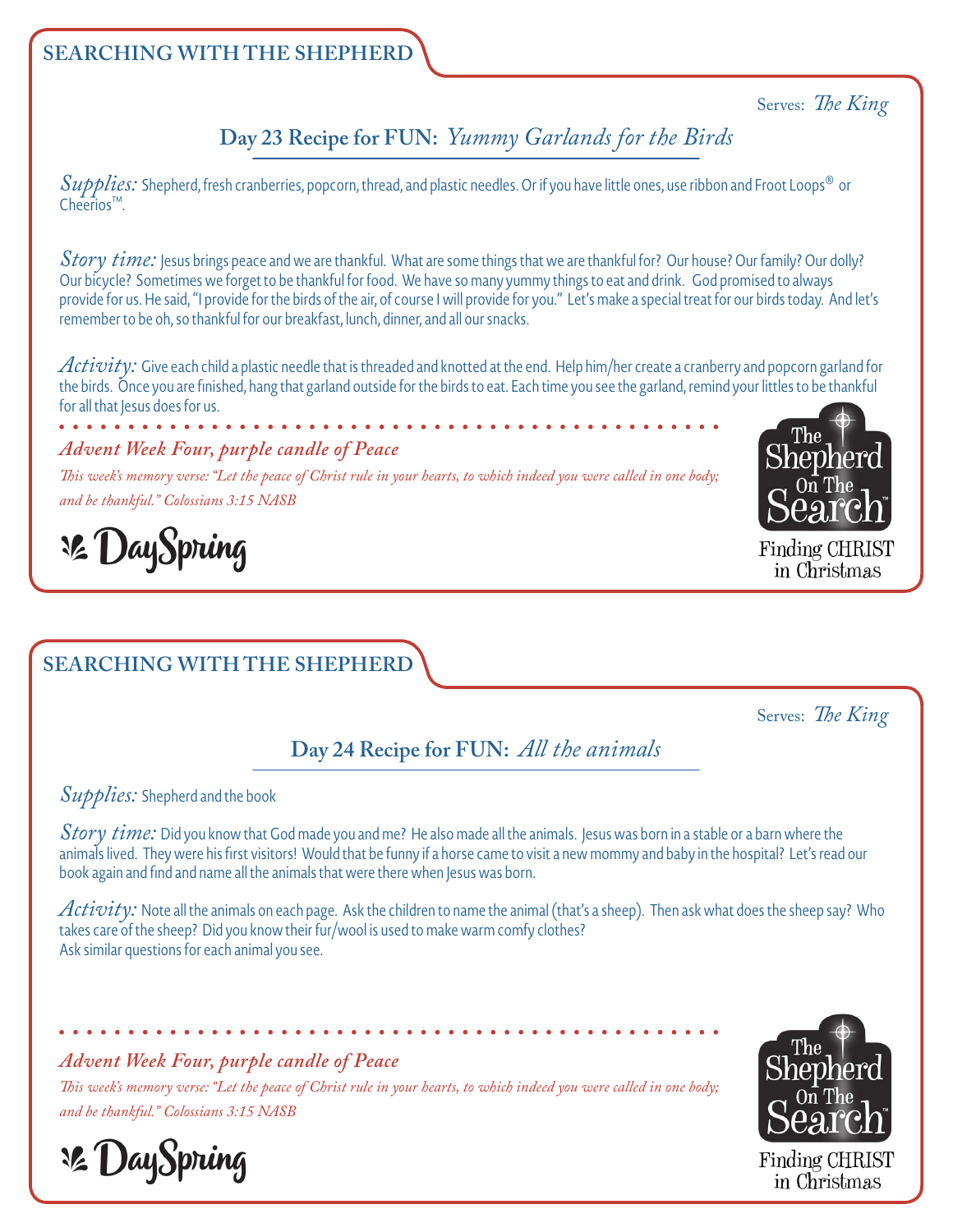#### Serves: *The King*

## **Day 25 Recipe for FUN:** *Were reindeer in the barn?*

*Supplies:* Shepherd, candy canes, brown pipe cleaners, googly eyes, hot glue gun, small brown pompoms.

*Story time:* Did reindeer come to visit Jesus? Probably not. Do you remember what animals did come to visit? Do you think it was smelly in the barn? Would you want to sleep in the barn? Jesus didn't seem to mind. We see lots of reindeer at Christmas time. They are just for fun! Like cartoons. Let's make one, just for fun!

*Activity:* Glue googly eyes and one pompom (nose) to the candy cane. Take a pipe cleaner and wrap around the child's finger and then slide it off. Do this twice, one for each antler.

#### *Advent Week Four, purple candle of Peace*

*This week's memory verse: "Let the peace of Christ rule in your hearts, to which indeed you were called in one body; and be thankful." Colossians 3:15 NASB*



Finding CHRIST in Christmas

**32 DaySpring** 

# **SEARCHING WITH THE SHEPHERD**

Serves: *The King*

# **Day 26 Recipe for FUN:** *The Shepherd says*

*Supplies:* Shepherd, printable commands for "Shepherd Says"

*Story time:* The Shepherd did just what the angel told him to do. He followed the bright light—the star—to find Jesus. The Shepherd was obedient. God says we are to be obedient to what He says. Love God and love others. Today let's practice obedience and do just what the Shepherd says.

*Activity:* The Shepherd Says is played just like Simon Says.

#### *Advent Week Four, purple candle of Peace*

*This week's memory verse: "Let the peace of Christ rule in your hearts, to which indeed you were called in one body; and be thankful." Colossians 3:15 NASB*



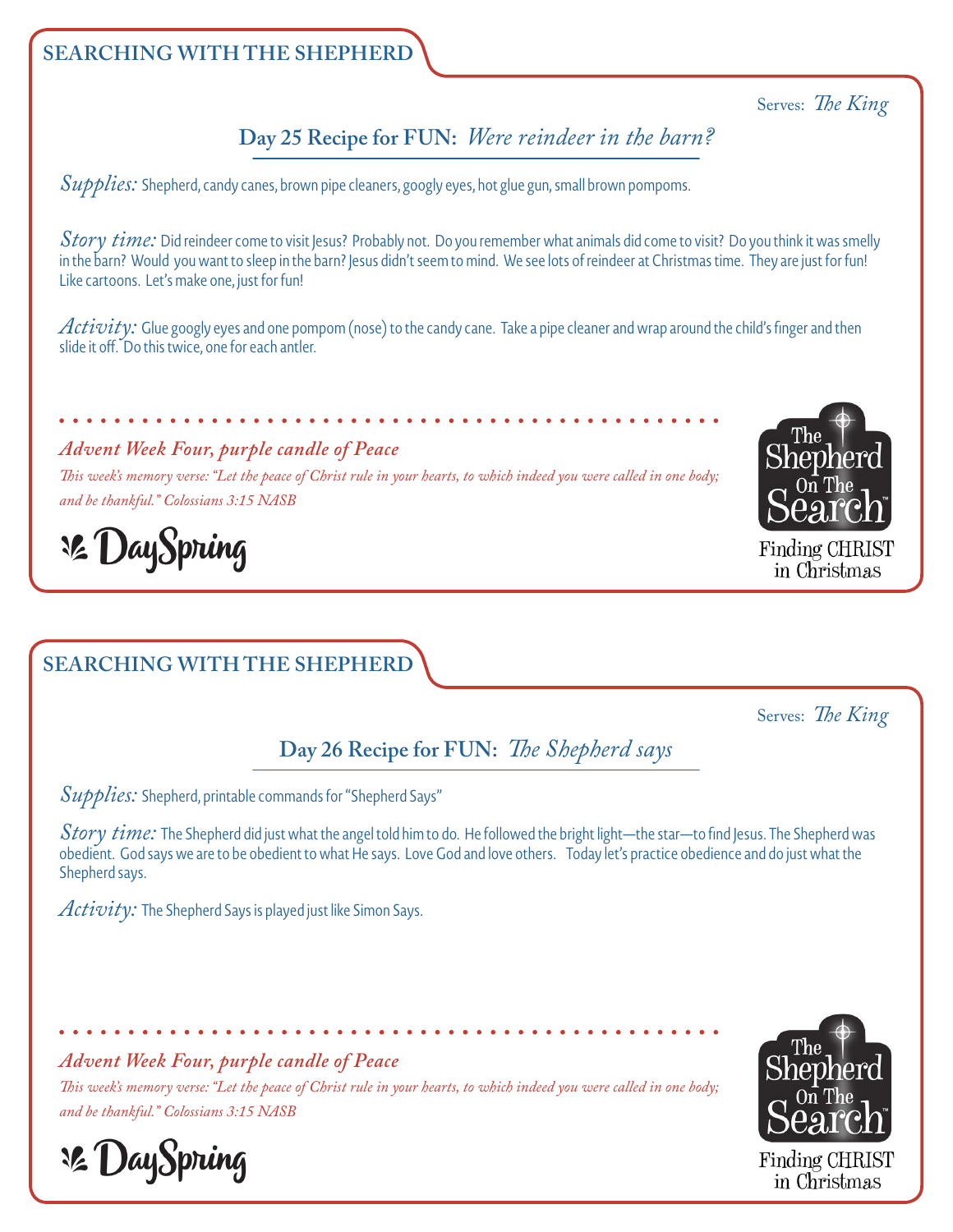### Serves: *The King*

## **Day 27 Recipe for FUN:** *Baby Jesus is the King*

*Supplies:* Shepherd, crayons, stickers, paint, printable crown template

*Story time:* Where was baby Jesus born? Who was there? Who came to visit? How did the Shepherd find Him? The angel said that the baby Jesus was the King. Did He have a crown? Even though He doesn't wear a crown, Jesus is the King of Kings, and that means He's the **BEST!!!** 

*Activity:* Let's make a crown today.

*Advent Week Four, purple candle of Peace*

*This week's memory verse: "Let the peace of Christ rule in your hearts, to which indeed you were called in one body; and be thankful." Colossians 3:15 NASB*



Finding CHRIST in Christmas

**32 DaySpring** 

# **SEARCHING WITH THE SHEPHERD**

Serves: *The King*

**Day 28 Recipe for FUN:** *It's almost time for baby Jesus* 

*Supplies:* Shepherd, cake mix, frosting, cupcake liners

*Story time:* What happens tomorrow? Yes, it's Christmas and Christmas is Jesus' birthday. And it's the day the Shepherd finds baby Jesus. Finally his long long journey is over. Today let's bake a cake for baby Jesus' birthday.

*Activity:* Bake a cake or cupcakes. You can celebrate baby Jesus' birthday today or on Christmas day. Be sure to light the candles and sing happy birthday to baby Jesus. Then everyone blows out the candles! Now it's time to be thankful for yummy birthday cake.

*Advent Week Four, purple candle of Peace*

*This week's memory verse: "Let the peace of Christ rule in your hearts, to which indeed you were called in one body; and be thankful." Colossians 3:15 NASB*



**32 DaySpring**